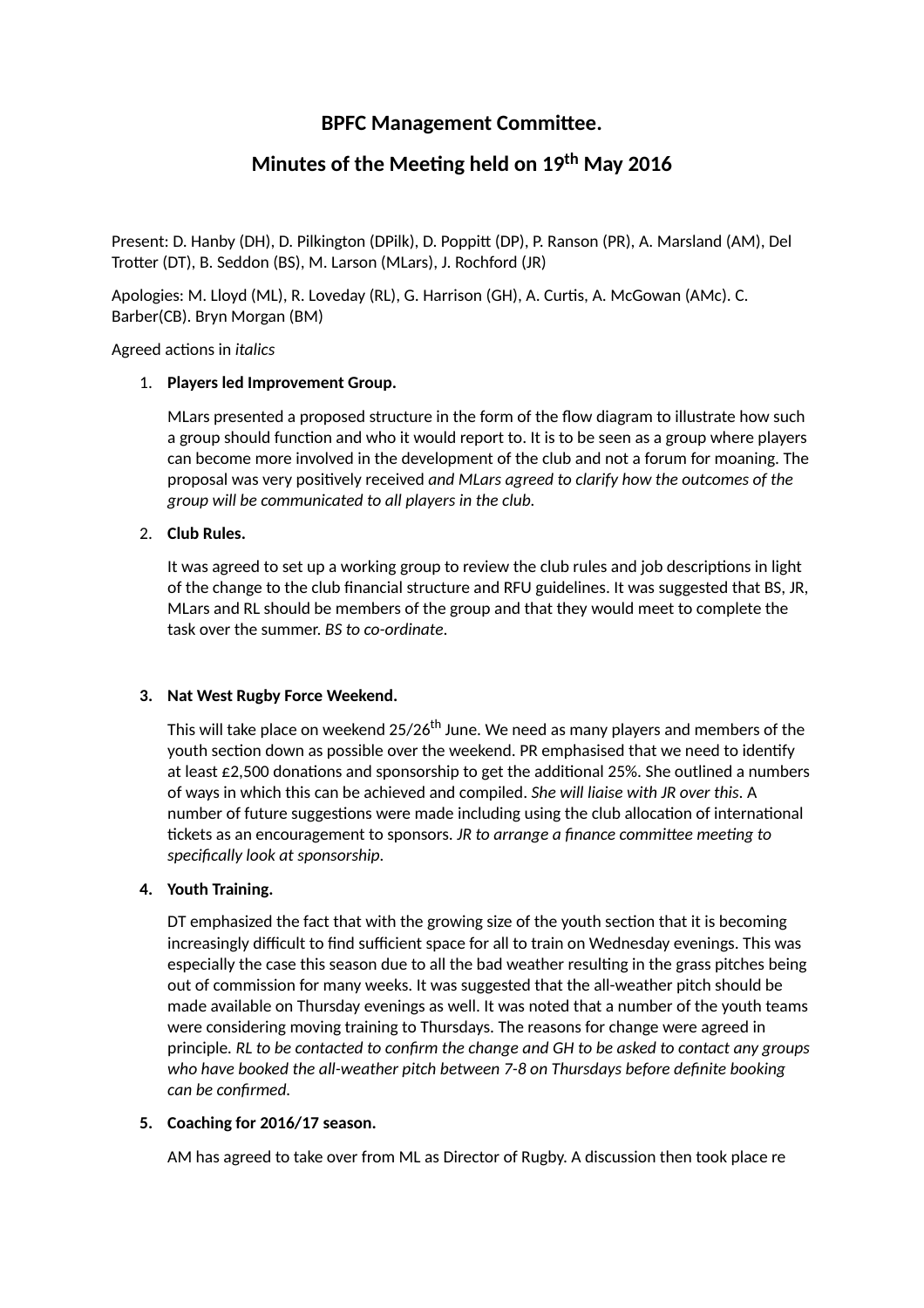next year's first team coaches. AM presented a budget for the first team for next year which highlighted that the cost of hiring an external coach would be at least £6,300 and probably more without a guarantee that it would bring success. AM proposed that we should look internally for coaches and proposed John Clifford and Ronan O'Brien. It was also suggested that Kevin O'Brien should be approached to act as mentor to the coaches. *Once it has been finalised DH and Paddy O'Donnell will organise a players meeng at which the new coaching structure will be presented. BS to aempt to contact KO'B.*

To date the following people have agreed to be involved.

First team Manager – Neil Parkin

Second Team manager – Dave Rogers

Third Team Manager - Matt Larson

Fourth Team Manager – James Weatherhead.

First Team Captain – Paddy O'Donnell, Vice-Captain – Warren Duffy

Physios – Jools and Steve

It was proposed that a new position of Club Captain be initiated. This was agreed. DH was proposed and it was also agreed.

#### **6. Annual Dinner.**

It was agreed that it was chaotic and lacked any form of discipline. The presentations etc dragged on until after midnight resulting in there being no mention of the youth section at all. Considerable thought needs to be given to the organisation of future such events.

#### **7. NZ** U20s Presentation Evening

This will take place between 4 and 6pm on 3<sup>rd</sup> June. Maori dancers are going to perform. The Lord Mayor will be present. AMc as club President will make a speech along with Lancashire representatives - Dave Herriman, Tom Fitzgerald and the Carole Baker - (Safeguarding officer). The players will then be presented with their participation medals. Schools have been contacted as well as other clubs who are not hosting teams. We have  $\epsilon$ 500 for World Cup organisers and £300 from Phil Clark's funds but may need small amount of Club Funds to  $\epsilon$ over buffet. Meeting called Wednesday 25<sup>th</sup> at the Clubhouse for all involved parties

#### **8. Lacrosse.**

The N.W. Event held at the club was very successful. All involved were very impressed with the club, catering and the facilities available. The club gained  $\epsilon$ 5,000 from the event with approximately £450 in costs for groundsmen and bar staff*. RL is drawing up the agreement for the 2018 world cup.*

## **9. Finance.**

The accounts will be ready for the AGM. *JR to finalise the accounts for the Frank Bruno event. He will also clarify the bar accounts and check whether an end of financial year stocktake took place.*

## **10. Youth Rugby.**